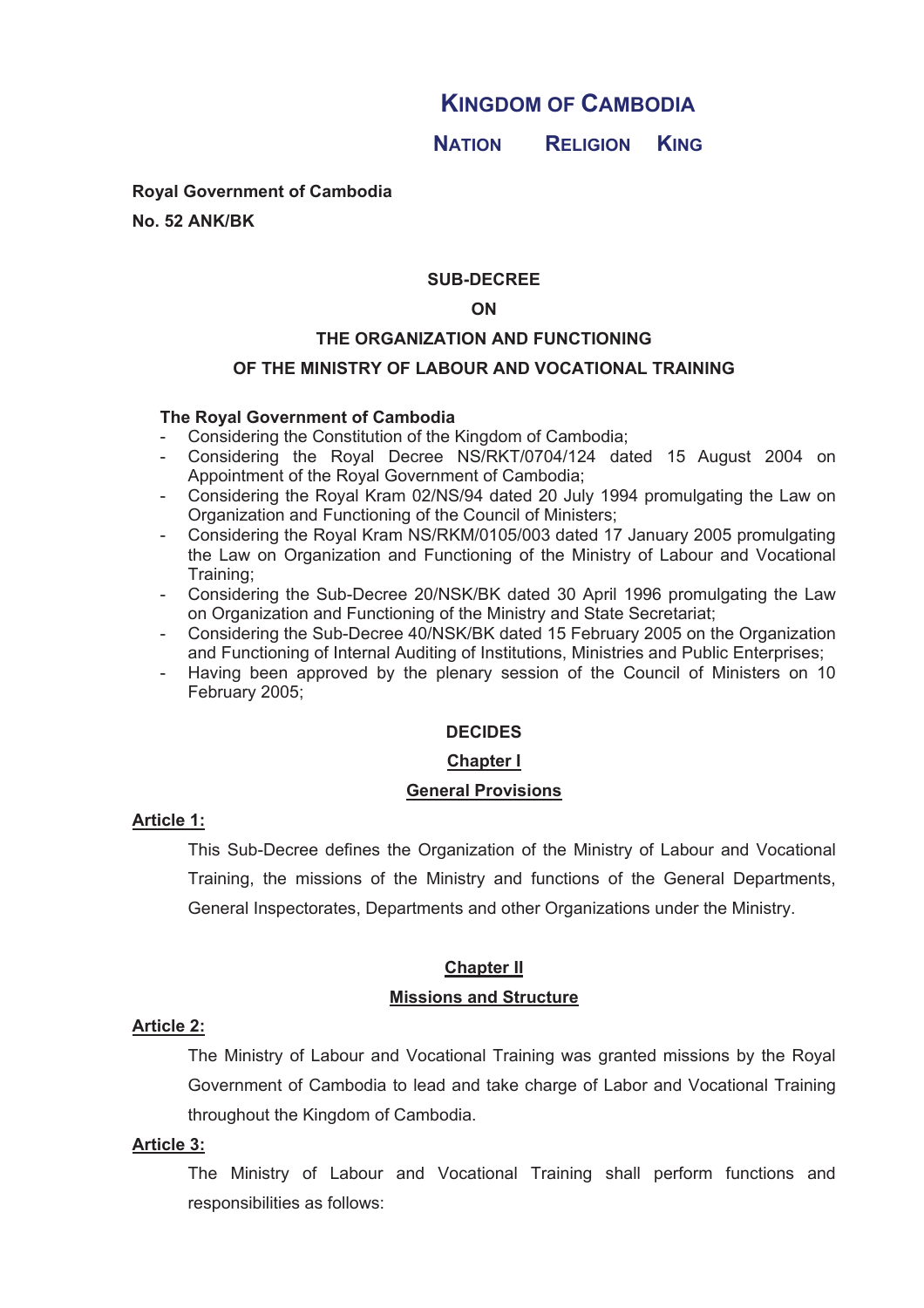# *A- Labour Sector:*

- Reinforce the Labour Law in order to ensure and promote hygiene and labour security, workers' health and working conditions at the enterprises and establishments;
- Conduct inspections within enterprises and establishments as required by the provisions on Labour Administration;
- Monitor the implementation of Labour Law and other provisions regarding Labour Standards, Working Conditions, Hygiene, Labour Security and Protection of workers' health;
- Protect and coordinate the communications between worker representative organizations and employer associations and other works of the informal economy;
- In collaboration with the Ministry of Foreign Affairs and International Cooperation, maintain good communications with ministries, institutions and regional and international organizations in order to promote Labour;
- Follow the procedures when settling both collective labour disputes and individual labour disputes;
- Manage Cambodian workers both in and out of the country and collaborate in managing the expatriates who come to work in the country;
- Study and prepare the National Policy on Employment and Manpower Management;
- Promulgate the Law on Social Security Order for individuals who are under the provisions of the Labour Law and the Process of National Social Security Order Budget;
- Reinforce the policy of the Royal Government, international treaties and conventions in relation to Child Labour.

# *B- Vocational Training Sector:*

- Study and prepare the National Policy on Employment in order to conclude the needs of the labour market;
- Design and develop policies on Employment based on the National Policy on Education, Technical and Vocational Training;
- Design and develop a National Policy on Education, Technical and Vocational Training;
- Design principles and manage the educational, technical and vocational training systems;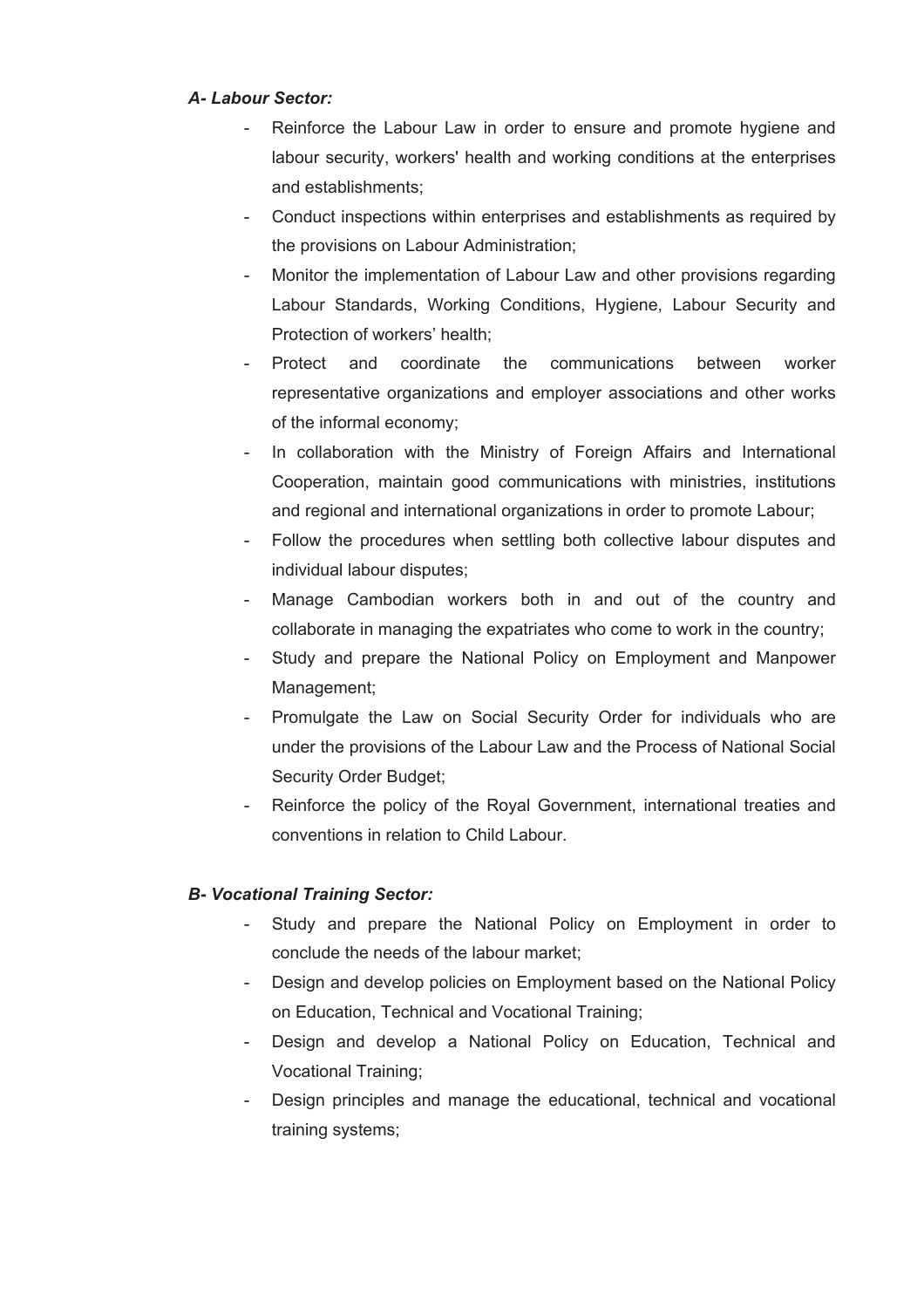- Review requests for the establishment and recognition of institutions, centres, educational courses, and all kinds of technical and vocational training;
- Manage, supervise and evaluate both private and public educational, technical and vocational training institutions;
- In collaboration with the Ministry of Foreign Affairs and International Cooperation, maintain good communications with other ministries, institutions and regional and international organizations in order to promote education, technical and vocational training;
- Cooperate with enterprises and institutions to strengthen and promote education, technical and vocational training;
- Design and develop standards of employment to meet the requirements of both the local and international job market;
- Organize and supervise vocational proficiency exams for all types of employment and provide or confiscate accreditation licenses based on the outcome of the exam;
- Supervise the apprenticeship and cash of the apprenticeship in accordance with the Labour Law.

# **Article 4:**

The Ministry of Labour and Vocational Training has the following structure:

# **1- Middle Level:**

General Department of Administration and Finance consists of:

- Department of Administration and Personnel;
- Department of Planning, Statistics and Legislation;
- Department of Finance and State Properties;
- Department of International Cooperation.

General Department of Labour consists of:

- Department of Labour Inspection;
- Department of Labour Disputes;
- Department of Employment and Manpower;
- Department of Social Security;
- Department of Child Labour;
- Department of Occupational Health.

General Department of Education, Technical and Vocational Training consists of:

- Department of Educational, Technical and Vocational Training Management;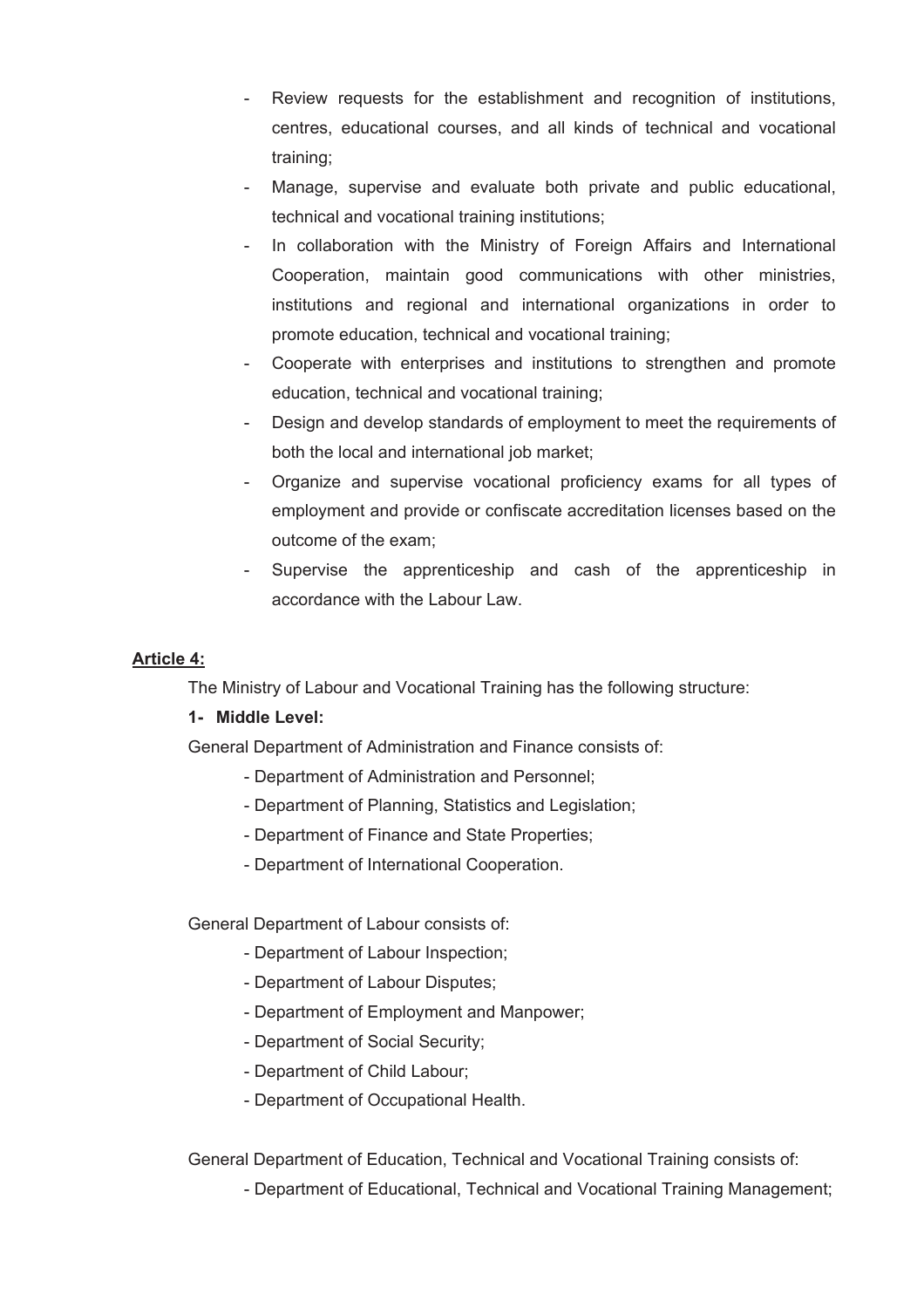- Department of National Competency Standards;
- Department of Job Market Information.

General Inspectorate

Department of Internal Auditing

Cabinet of the Minister

## **2- Local Offices**

- Provincial/Municipal Departments of Labour and Vocational Training;
- District/Khan Offices of Labour and Vocational Training.

## **3- Public Institutions under the Ministry**

Structure of the Ministry of Labour and Vocational Training is the annex to this Sub-Decree.

#### **Chapter III**

# **General Department of Administration and Finance**

#### **Article 5:**

General Department of Administration and Finance is in charge of communicating, coordinating and managing administration, personnel, finance, state properties, planning, statistics, auditing and international cooperation.

General Department of Administration and Finance is led by a Director General and Deputy Director General(s) as necessary.

General Department of Administration and Finance consists of four departments as stated in the articles as follows:

#### **Article 6:**

#### **Department of Administration and Personnel is in charge of [activities to]:**

- Coordinate any activities in different sections of the Ministry at the middle level and between the middle level and the local offices by maintaining good cooperation among other general departments under the Ministry;
- Manage and circulate documents of the Ministry;
- Ensure the effectiveness of administrative safety and social work management of the Ministry;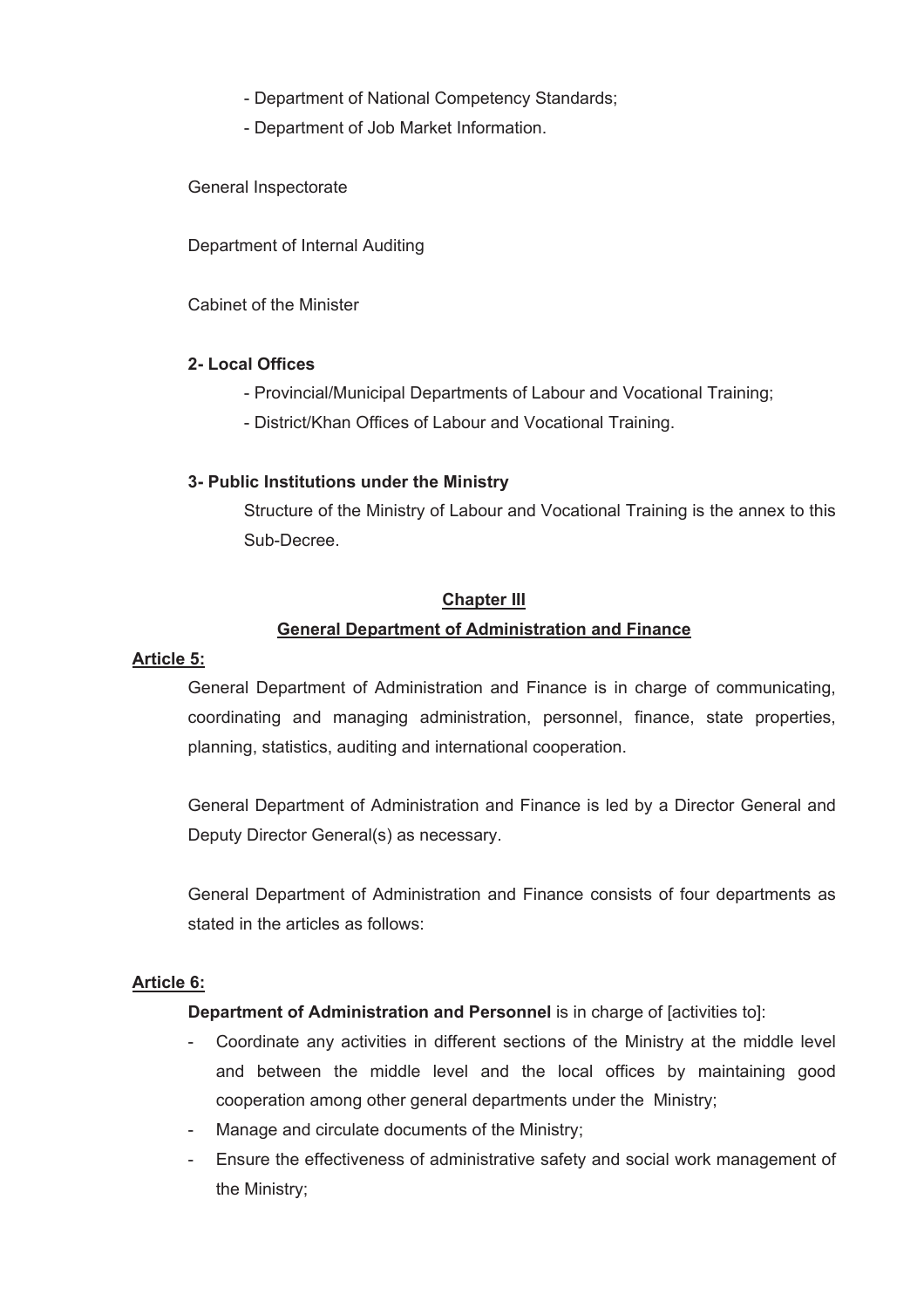- Instruct on the administrative protocol to establishments/organizations under the Ministry;
- Produce performance reports and other minutes of the Ministry's leaders;
- Administratively, manage the Ministry' officials by maintaining good contact with the Public Affairs State Secretariat;
- Organize all administrative records that involve the Ministry's officials for career management;
- Establish Specialization and Human Resource programs for the Ministry;
- Assess need , develop policies and organize trainings for the Ministry's officials;
- Organize statistics on staff management and division of roles and responsibilities;
- Assess, promote or motivate offices or officials under the Ministry in cooperation with other stakeholders:
- Organize salary, wages and social allowance;
- Perform other tasks assigned by the Ministry.

General Department of Administration is led by a Director and Deputy Directors as assistants when necessary.

# **Article 7:**

**Department of Planning, Statistics and Legislation** is in charge of *activities tol:* 

- Develop a master plan and cooperate with other expert stakeholders in developing action plans for each unit;
- Coordinate and organize both local and international cooperation programs in cooperation with expert unit(s), cooperate with other expert units in preparing documents and development plans for the Ministry;
- Collect and prepare statistics of assigned tasks under the charge of the Ministry. Organize, manage data and study those statistic projections in order to develop strategies, identify action programs and design action plans and future objectives in the fields of Labour and Vocational Training;
- Manage the Ministry's information technology and library;
- Introduce protocols and monthly, trimester, semester and annual reporting systems on the Ministry's activities and achievements;
- Understand and collect [information about] the context of the Labor and Vocational Training sector;
- Asses both quantity and quality of the administration and achievement in the fields of Labor and Vocational Training;
- Facilitate and review draft laws and other standard documents of the Ministry;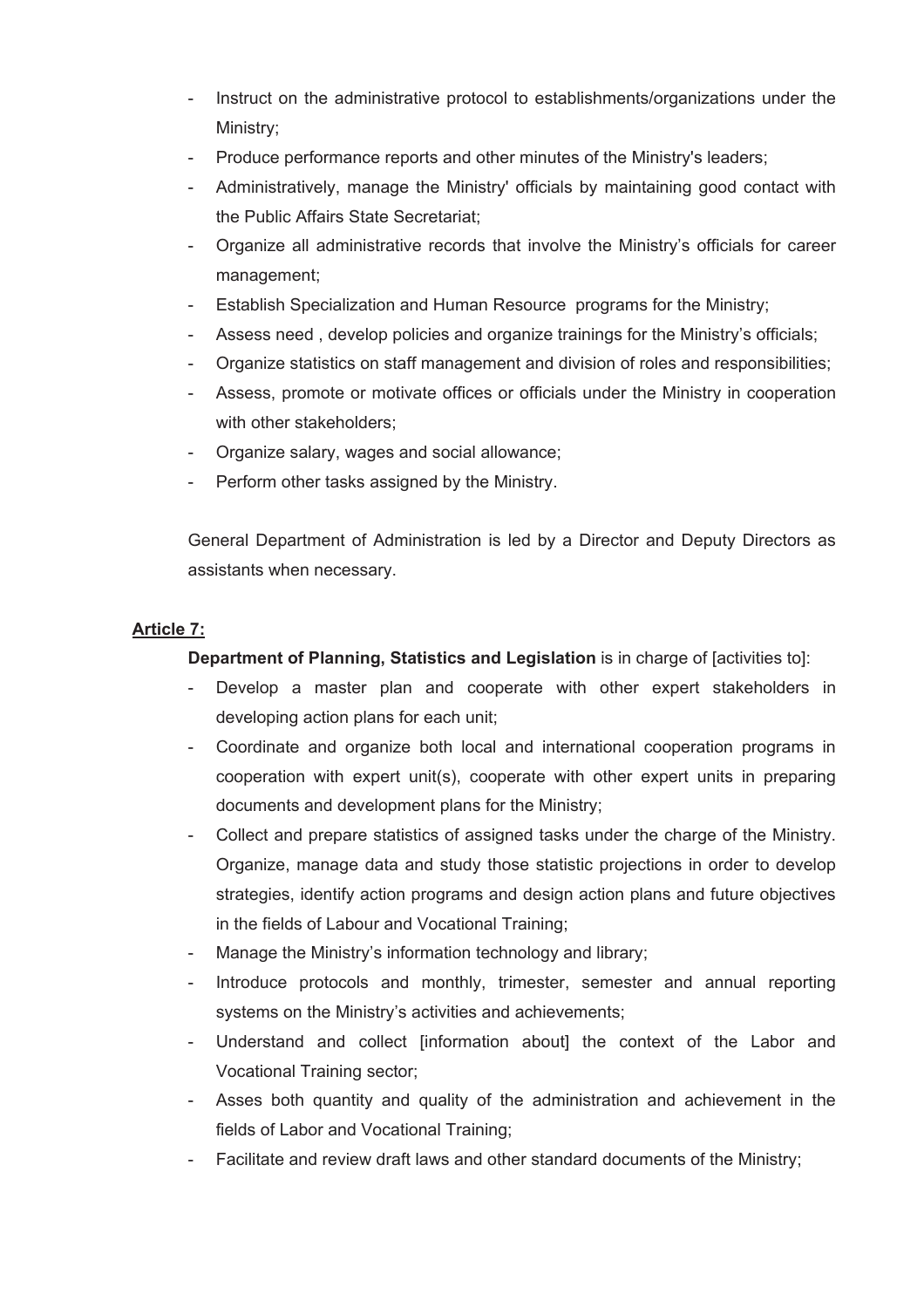- Reinforce the implementation of conventions, laws and standard documents relevant to the work of the Ministry;
- Research, extract and compile legal materials, regulations, conventions relevant to the work of the Ministry and manage those documents;
- Serve as legal aid regarding the legislative aspect of the Ministry;
- Perform other tasks assigned by the Ministry.

Department of Planning, Statistics and Legislation is led by a Director and Deputy Directors as assistants when necessary.

# **Article 8:**

**The Department of Finance and State Properties** is in charge of [activities to]:

- Organize the Ministry's budget plan and follow up the operation;
- Manage the revenue in accordance with the financial law and put it into the national budget;
- Manage and facilitate the budget division;
- Manage and review the special accounting;
- Manage and facilitate all the Ministry's revenues and expenses;
- Manage the accounting burden of the implementation of public procurement;
- Cooperate with the financial auditing office in reviewing the Ministry's revenue and expenses;
- Collect the needs, design the expense program and manage the maintenance of the Ministry's equipment and furniture;
- Manage the Ministry's assets, properties, stock inventory and make inventory reports;
- Manage the state' vehicles provided to the Ministry and prepare expense program and distribution of fuel, spare parts and maintenance and submit to the head of the institution for review and approval;
- Receive and distribute equipment to different offices under the Ministry;
- Manage the utilization of information technology equipment of the financial and accounting activities;
- Check the technicality of the public procurement operation;
- Perform other tasks assigned by the Ministry.

Department of Finance and State Property is led by a Director and Deputy Directors as assistants when necessary.

# **Article 9:**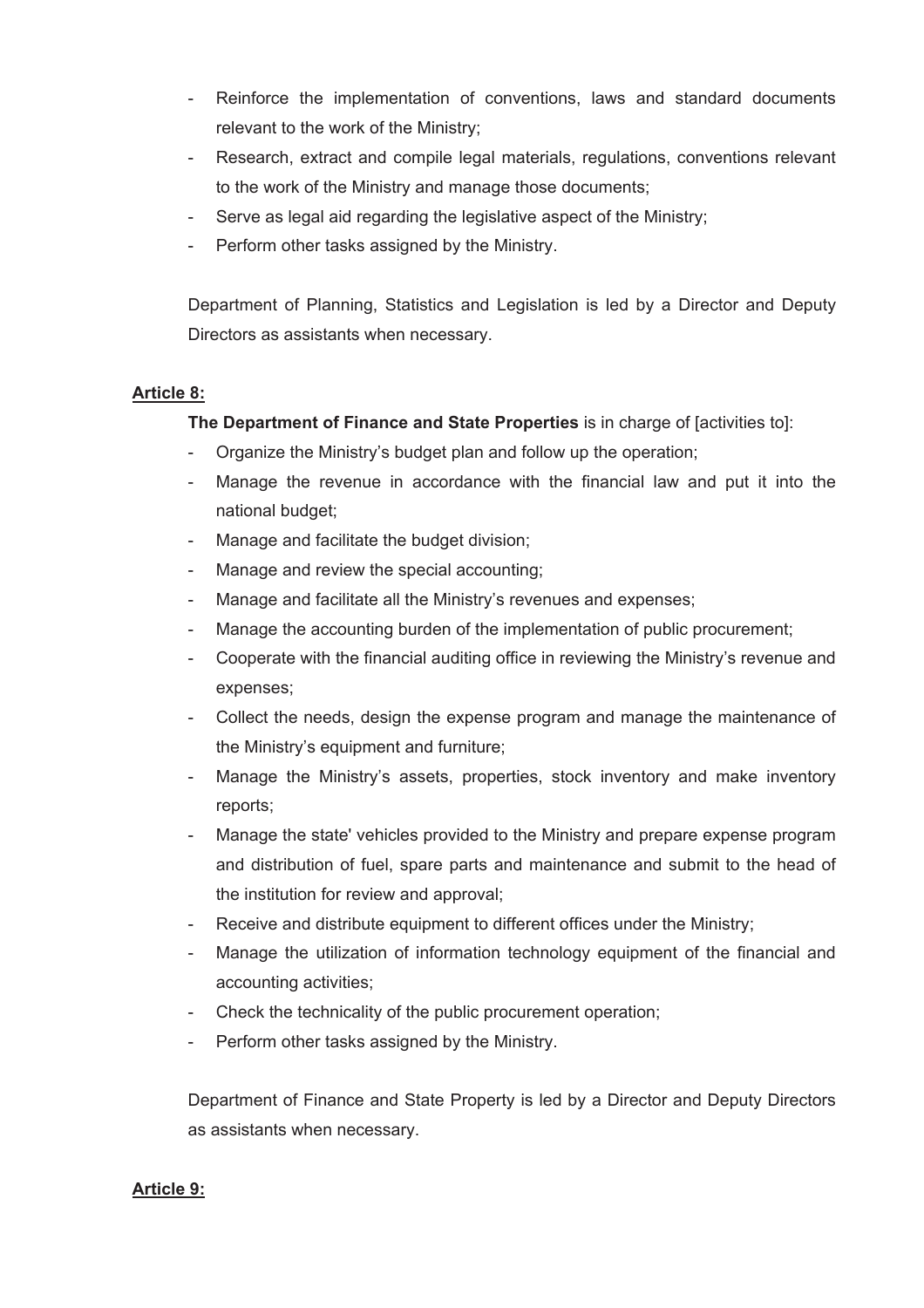**Department of International Cooperation** is in charge of [activities to]:

- Coordinate all communications with the Ministry's expert team, institutions, organizations and countries in the region and in the globe in order to promote all works of the Ministry in cooperation with the Ministry of Foreign Affairs and International Cooperation;
- Organize protocol and other documents for the ministry's leaders in welcoming international guests in meetings and other Ministry's celebrations;
- Prepare memorandum or agreement between Ministry and ministries, institutions, organizations and countries in the region and around the world and monitor all achievements and report to the Ministry's leader;
- Follow up and sum up any international and ASEAN cooperation activities in which the Ministry signs a memorandum and agreement;
- Coordinate letters including passports and visas for the government officials under the Ministry for their missions abroad with the Ministry's assignment and for the foreigners with the mission to work with the Ministry;
- Summarize the international situation, good practices from countries in the region and in the globe and disseminate the information to relevant expert units;
- Prepare bilateral and multi-lateral cooperation projects with organizations, local and international institutions and ASEAN;
- Perform other tasks assigned by the Ministry.

Department of International Cooperation is led by a Director and Deputy Directors as assistants when necessary.

# **Chapter IV General Department of Labour**

# **Article 10:**

General Department of Labour is in charge of communication, coordination and management of Labour Inspection, Labour Disputes, Employment and Manpower, Social Security, Child Labour and Occupational Health.

General Department of Labour is lead by a Director General and Deputy Director Generals as assistants when necessary.

General Department of Labour consists of six departments as follows:

# **Article 11:**

**Department of Labor Inspection** is in charge of [activities to]:

- Daft laws and regulations relevant to working conditions;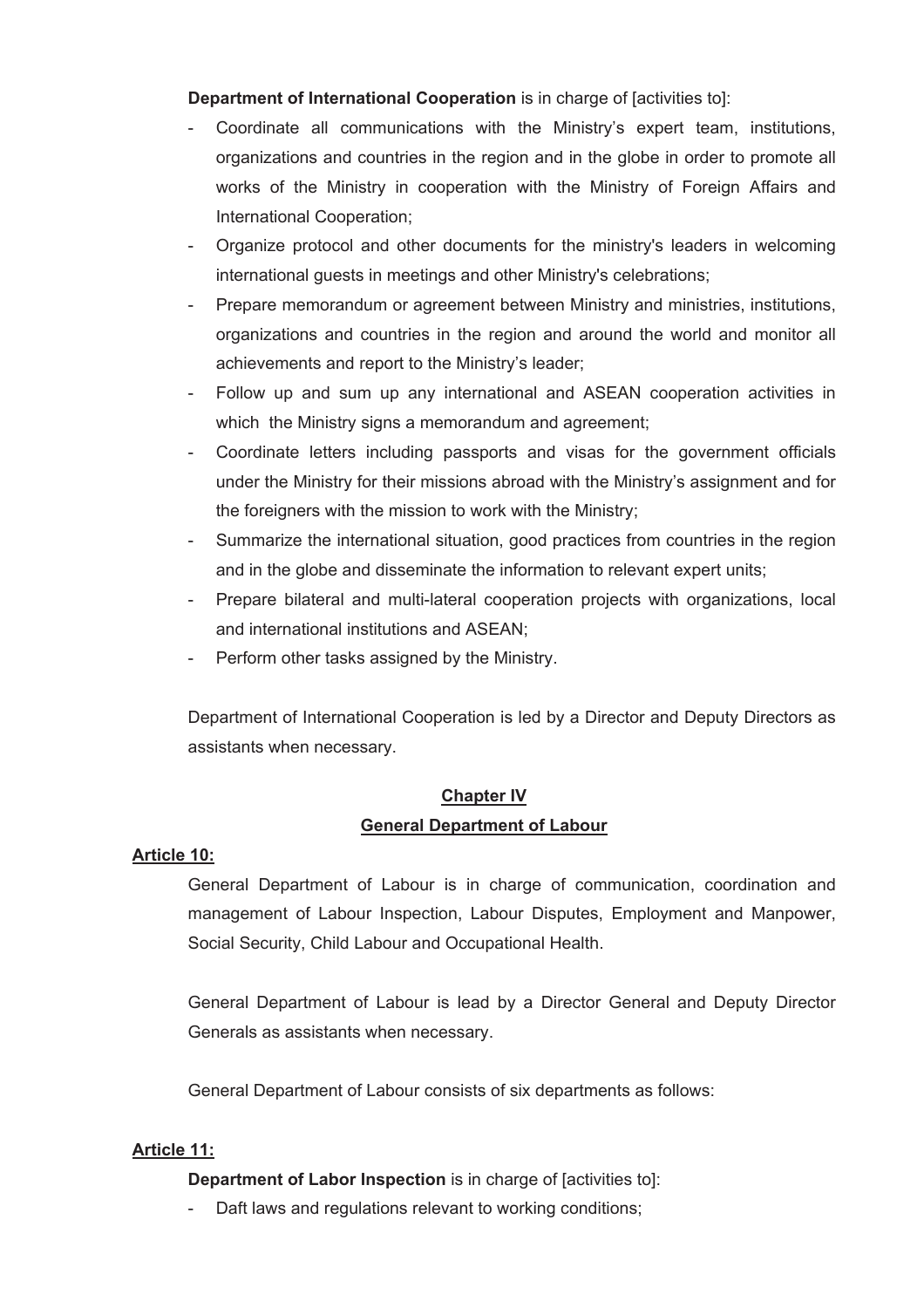- Monitor the implementation of laws and regulations relevant to general working conditions, hygiene and labour security;
- Reinforce the implementation of the Labour Law and international conventions on Labour relevant to general working conditions, hygiene, labour security, and labour rights;
- Educate and disseminate to both employers and workers to comply with the provisions of the Labour Law;
- Keep the competent authority informed of any irregularity and violation related the field of labour;
- Advise on issues regarding the establishment or improvement of enterprises, and the organizational structure approved by the administrative authority as stated in Article 1 of the Labour Law;
- Monitor the implementation of law and regulations related to the living condition of workers and their families;
- Designate and manage Labour Inspectors who inspect at the enterprises or establishments and monitor the labour inspection activities;
- Perform other tasks assigned by the Ministry.

Department of Labour Inspection is led by a Director and Deputy Directors as assistants when necessary.

# **Article 12:**

**Department of Labour Disputes** is in charge of [activities to]:

- Draft law and regulations relevant to the protection of rights and interests of workers in their professional performance;
- Reinforce the implementation of the Labour Law and international conventions on Labour and Rights to establish professional organizations;
- Protect both employer and workers representative organization in enterprises and establishments;
- Introduce the functioning of the procedures on labour dispute resolution;
- Settle any labour disputes;
- Monitor and promote collective negotiation and social dialogue as well as review and register professional organizations and collective bargaining agreements and issue certificates to certify the representative status of workers' unions;
- Be in charge of the affairs of the Secretariat of the Arbitration Council;
- Be in charge of the affairs of the Labour Advisory Committee;
- Perform other tasks assigned by the Ministry.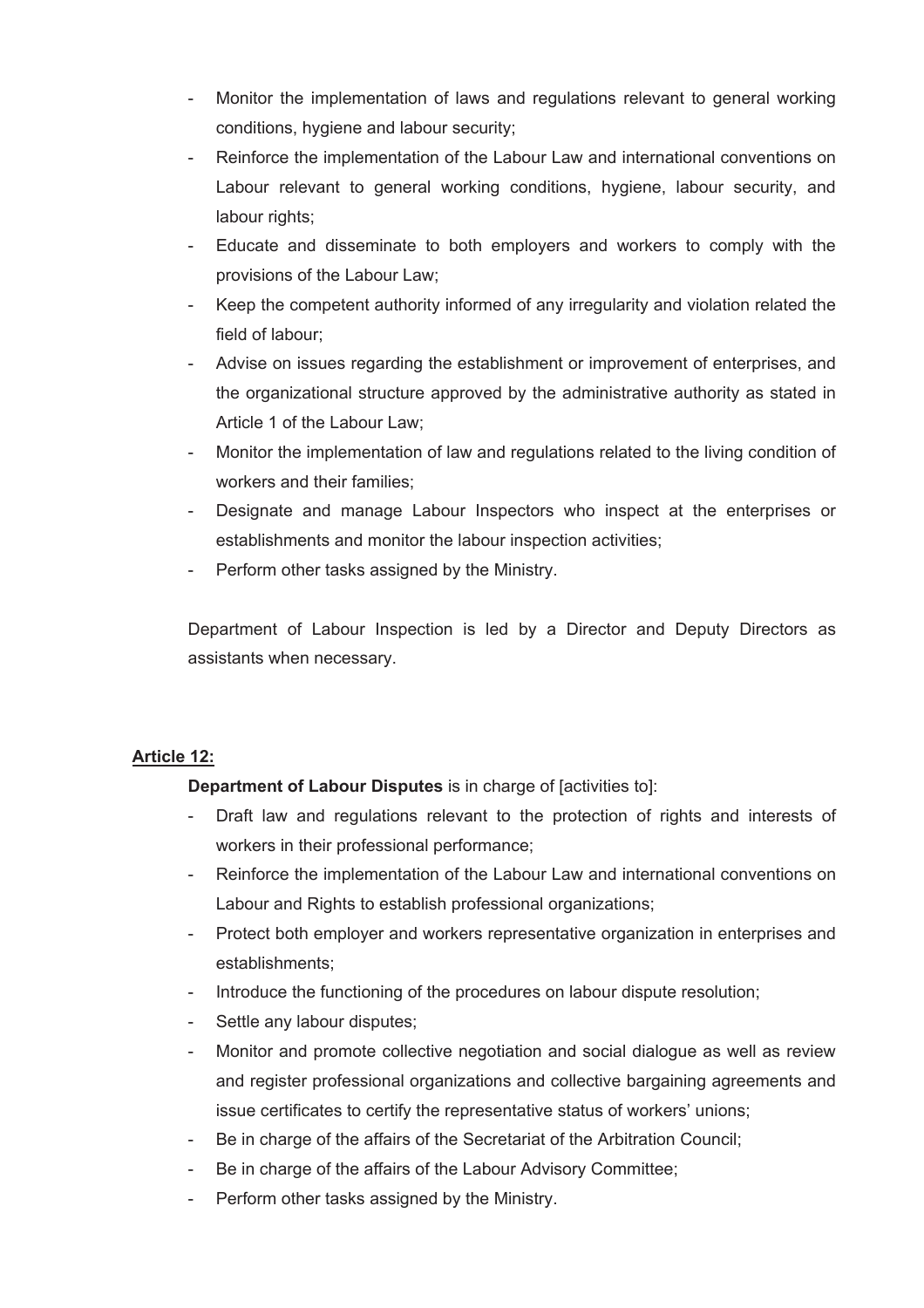Department of Labour Disputes is led by a Director and Deputy Directors as assistants when necessary.

# **Article 13:**

**Department of Employment and Manpower** is in charge of [activities to]**:**

- Study and propose measures to be developed to protect employment;
- Manage, the issue of employment cards, labour ledger, and employment visa for Cambodian workers who work within the country and abroad;
- Monitor and issue employment cards and labour ledgers to any foreigner who does business in the Kingdom of Cambodia;
- Prepare jurisdiction framework on all measures, reinforce and monitor the implementation of those measures;
- Establish employment agencies at every provincial/municipal department of labour and vocational training;
- Develop both local and international employment and manpower statistics in accordance to the level of economic activities;
- Compose laws and regulations on the Management of Foreigners who do business in the Kingdom of Cambodia and on the Labour Force Management and Cambodian migrant workers;
- Manage foreigners who do business in the Kingdom of Cambodia and Cambodian migrant workers by cooperating with relevant ministries and institutions. In case there are too many Cambodian migrant workers, a proposal for the establishment of a labour attaché may be made;
- Seek job markets for Cambodian workers to work abroad;
- Perform other tasks assigned by the Ministry.

Department of Labour Disputes is led by a Director and Deputy Directors as assistants when necessary.

# **Article 14:**

**Department of Social Security** is in charge of [activities to]:

- Compose law on Social Security Conduct for those set under the provisions of the Labour Law;
- Activate the labour risk allowance service for workers in the private sector;
- Activate senior citizen, disability and death allowance services for workers in the private sector;
- Activate health insurance service for workers in the private sector;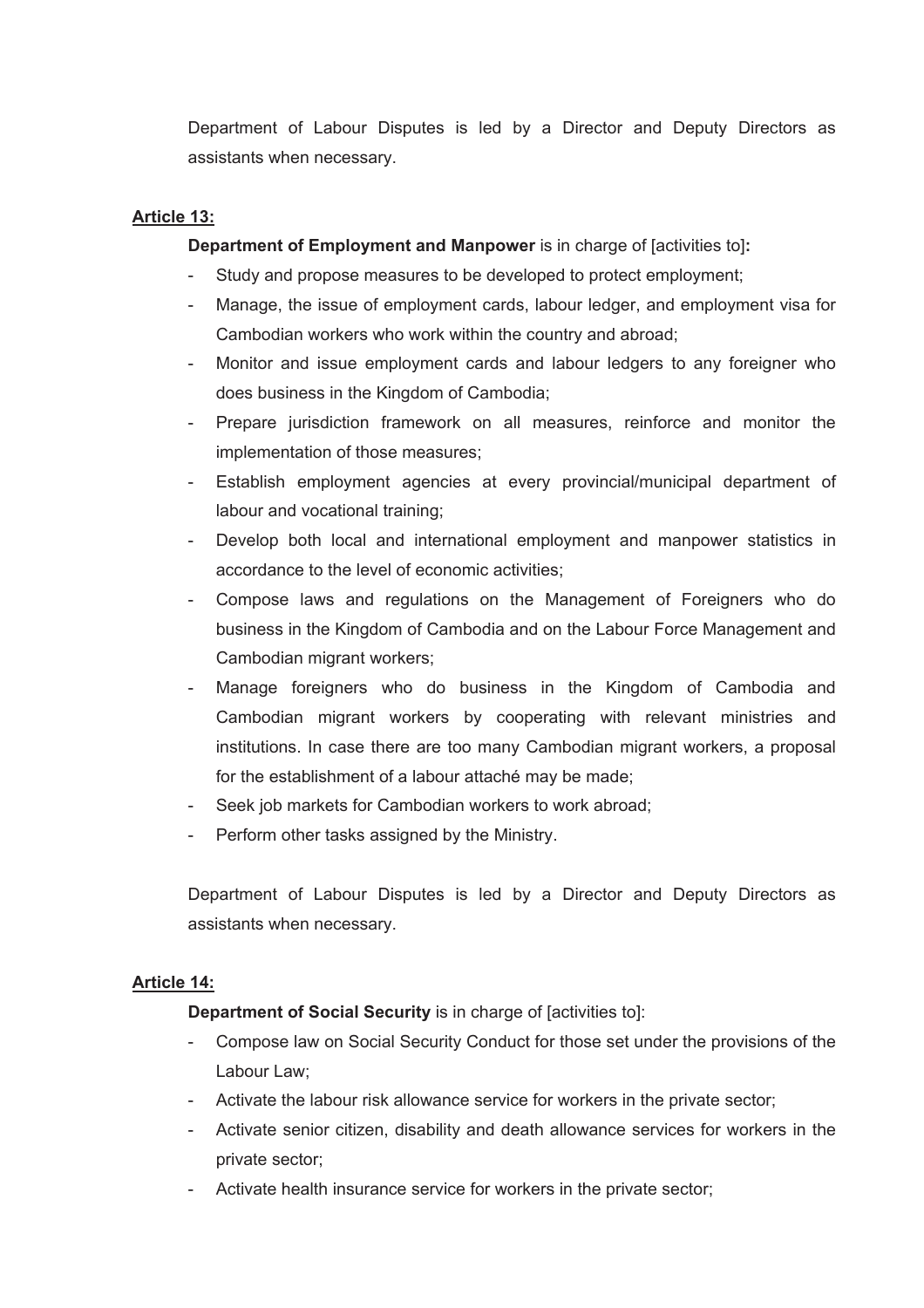- Monitor and follow up the implementation of Social Security Conduct;
- Perform other tasks assigned by the Ministry.

Department of Social Security is led by a Director and Deputy Directors as assistants when necessary.

## **Article 15:**

**Department of Child Labour** is in charge of [activities to]:

- Design and develop policies, laws and other provisions relevant to Child Labour;
- Reinforce the policy of the Royal Government, international treaties and conventions relevant to Child Labour particularly the worst forms of Child Labour;
- Monitor and follow up the implementation of national action plans and conventions relevant to Child Labour;
- Promote cooperation, coordinate with ministries; institutions, non-governmental and international organizations to resolve issues relevant to Child Labour;
- Cooperate, implement and evaluate the implementation of relevant principles, projects and programs and the elimination of the worst forms of Child Labour with partners, ministries, institutions, non-governmental and international organizations;
- Intervene to settle any issues relevant to the prevention of the worst forms of Child Labour;
- Annually, organize the International Day Against Child Labour on 12 June;
- Perform other tasks assigned by the Ministry.

Department of Child Labour is led by a Director and Deputy Directors as assistants when necessary.

# **Article 16:**

# **Department of Occupational Health** is in charge of [activities to]:

- Compose legal papers and regulations relevant to labour hygiene and technical security for the prevention of any professional risks to workers;
- Design technical materials for the field of labour hygiene and security, disseminate, routinely educate workers who are working in enterprises and institutions;
- Routinely monitor workers' health which may be affected or deteriorated by performing their work;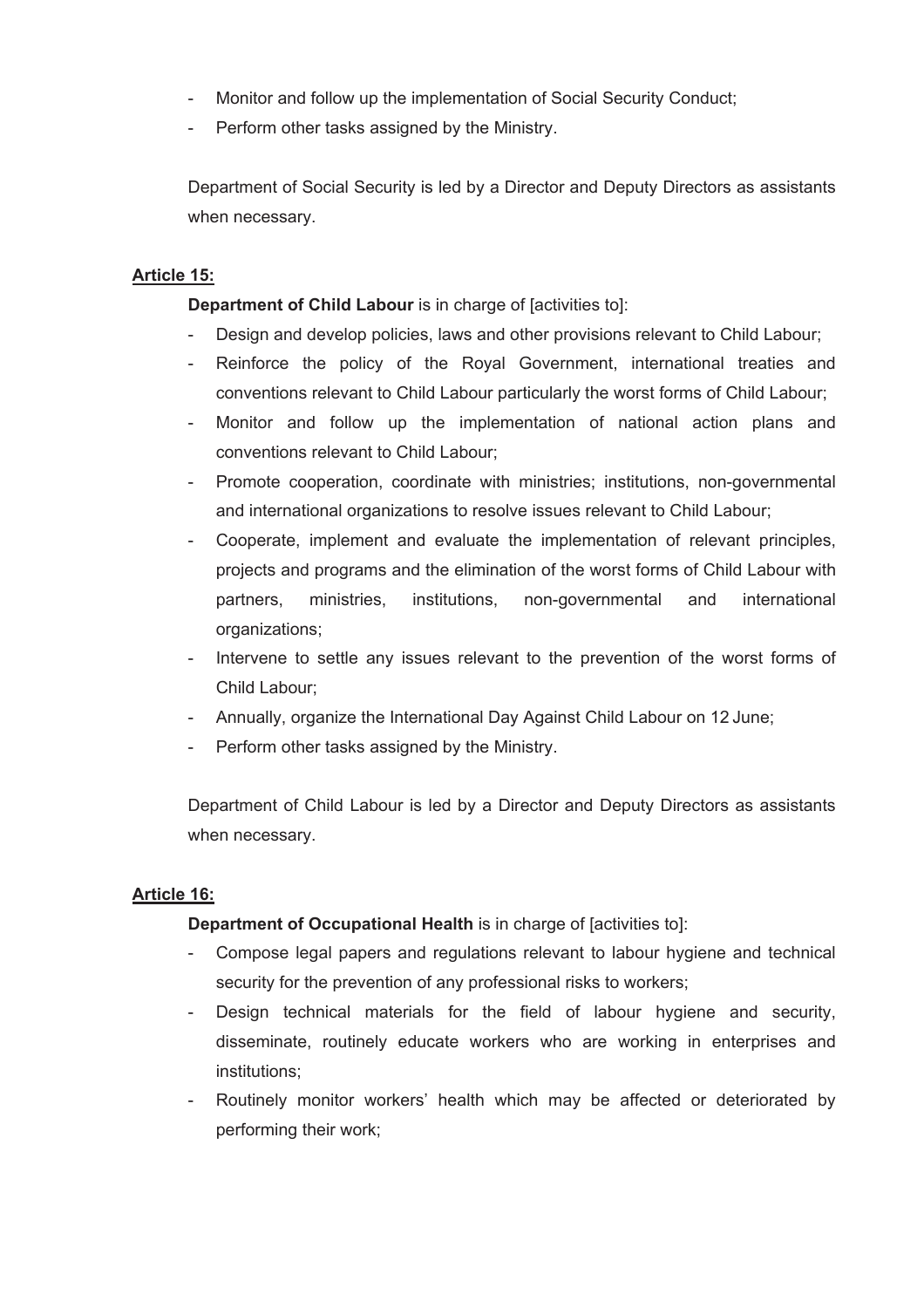- Routinely organize, monitor, evaluate and communicate with the Department of Occupational Health and medical doctors in the enterprises and establishments, particularly manage the codes of conduct;
- Keep good contact with other countries in the region and other developed countries to study both policies and technical aspects regarding labour hygiene and security;
- Conduct medical check-ups for workers prior to employment or re-conduct medical check-up upon request and properly file health records;
- Encourage, motivate and financially support any health-sector study relevant to workers' health and safety;
- Perform other tasks assigned by the Ministry.

Department of Occupational Health is led by a Director and Deputy Directors as assistants when necessary.

## **Chapter V**

# **General Department of Education, Technical and Vocational Training**

#### **Article 17:**

General Department of Education, Technical and Vocational Training is in charge of designing and developing policies for educational system development, technical and vocational training and managing the education; technical and vocational training work; the implementation of obligatory apprenticeships in accordance with the Labour Law; and information on both local and international job market.

General Department of Education, Technical and Vocational Training is led by a Director General and Deputy Director Generals as assistants when necessary.

General Department of Education, Technical and Vocational Training consists of three departments stated in the articles as follows:

#### **Article 18:**

**Department of Educational, Technical and Vocational Training Management** is in charge of [activities to]:

- Organize and compose law and standard documents for the management of public, private non-governmental and international educational, technical and vocational training establishments;
- Manage educational, technical and vocational training establishments, or public, private, non- governmental and international vocational training courses;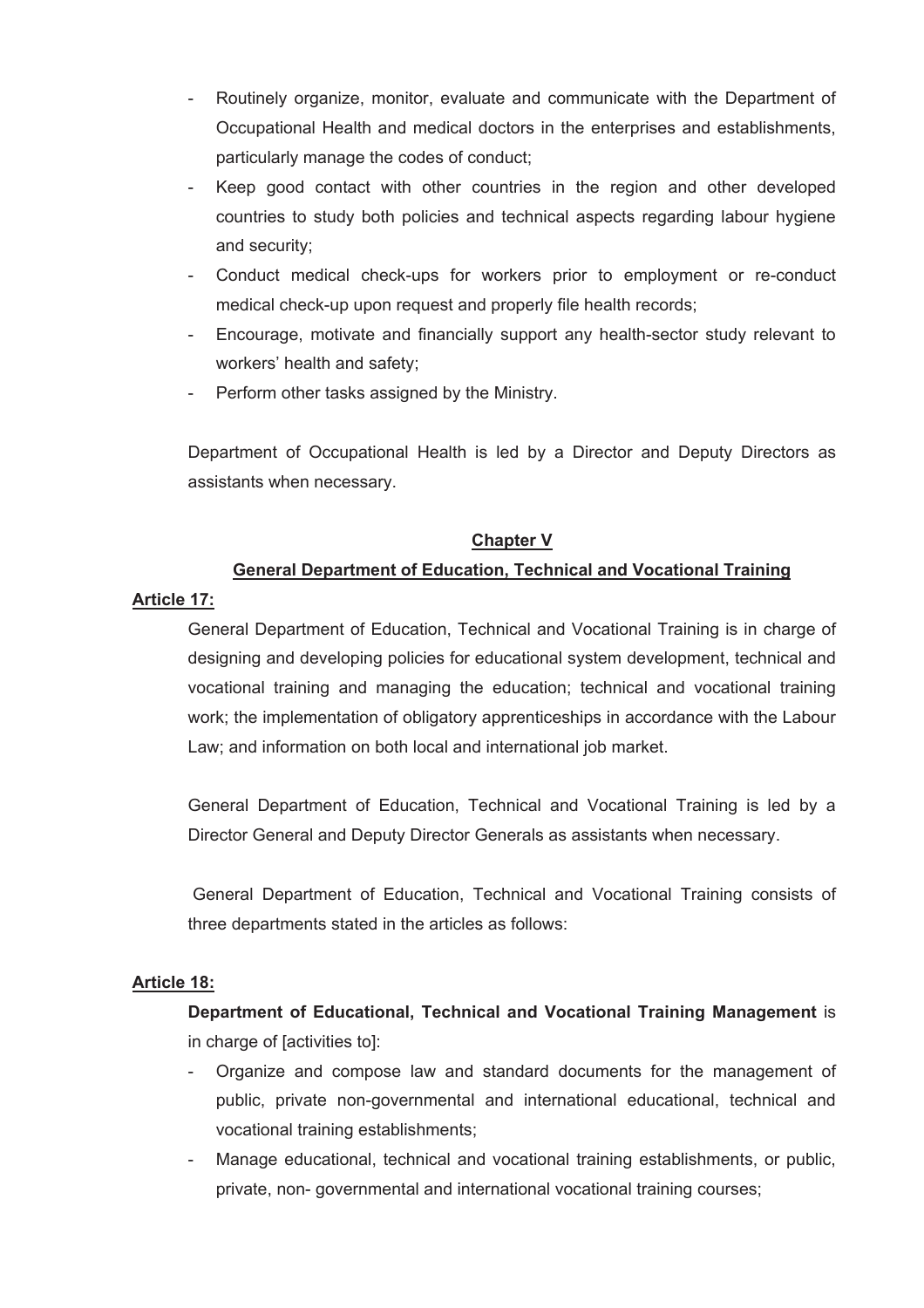- Coordinate and manage education, technical and vocational training of the public educational establishments or vocational training courses under the Ministry;
- Collect data, prepare statistics on education, technical and vocational training;
- Develop plans for the development of education, technical and vocational training;
- Monitor and evaluate the quality of educational, technical and vocational training of the public and private educational establishments, non-governmental and international organizations;
- Review and approve the proposal to establish educational, technical or vocational training establishments or technical and vocational training courses in the public sector, private sector, non-governmental organizations and international organizations;
- Develop policies for the National Training Budget;
- Study and research [areas] of employment that requires training in order to meet the demand in each area, especially the demands for local and international job markets;
- Develop plans to grant the National Training Budget to public, private, nongovernmental and international establishment(s) who conduct training;
- Monitor and evaluate the project proposals of public, private, non-governmental and international establishment(s) who conduct training;
- Provide credit to poor communities who have already received training in order to set up their own businesses;
- Monitor and evaluate training activities and the granted credit;
- Perform other tasks assigned by the Ministry.

Department of Educational Management, Technical and Vocational Training is led by a Director and Deputy Directors assistants when necessary.

# **Article 19:**

# **Department of National Competency Standards** is in charge of [activities to]:

- Design policy for the development of the National Competency Standards;
- Prepare prioritized list of demanded employments and the analysis of employments;
- Organize and develop a national qualification framework and national competency standard;
- Develop a national competency standard;
- Develop academic curriculums based on capacity;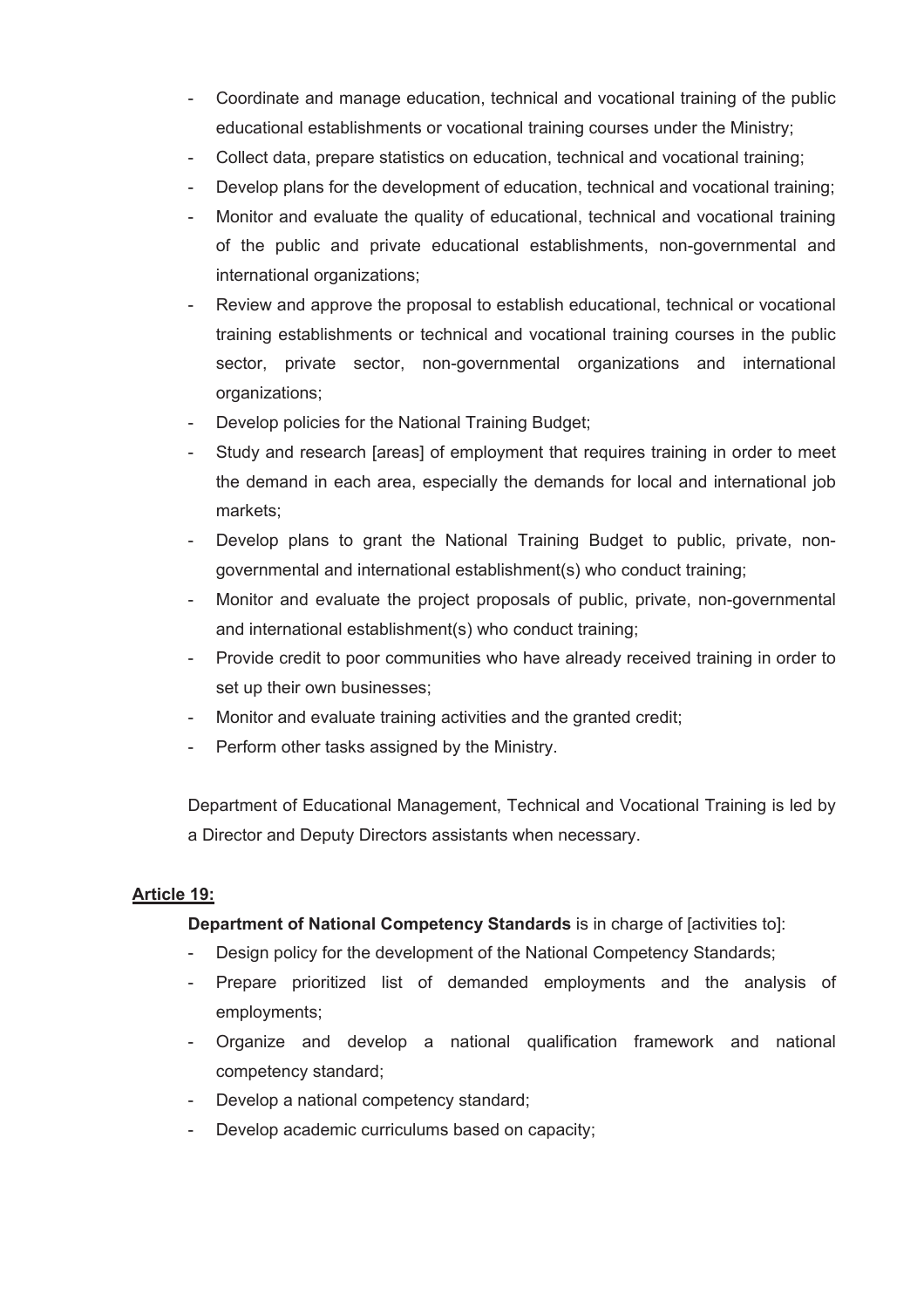- Strengthen and extend cooperation among factories, enterprises, industrial houses, public establishments, public, private, non-governmental and international training establishments;
- Develop national policy and strategic plans on the competency test for workers and acknowledge training programs or educational, technical and vocational training establishments;
- Develop practical examinations for testing competency within the field of education,
- Develop criteria for the recognition of training programs, educational; technical and vocational training establishments;
- Develop criteria for the recognition of testing centre(s) and examiners' competency;
- Evaluate degrees and certificates of pubic, private, non-governmental and international educational, technical and vocational training establishments;
- Conduct tests to prove competency and grant national competency degrees or certificates;
- Evaluate and recognize the quality of training programs or educational, technical and vocational training establishments;
- Organize and manage the examination of ASEAN and Olympic skills in order to measure technical workers' competency;
- Perform other tasks assigned by the Ministry.

Department of National Competency Standard is led by a Director and Deputy Directors as assistants when necessary.

# **Article 20:**

**Department of Job Market Information** is in charge of [activities to]:

- Develop policy, program and manage special trainings including apprenticeships, traditional in-house trainings, distance learning, continued training, e-training, and the latest technical learnings;
- Prepare judicial provisions on apprenticeships, worker testing, monitoring of apprenticeships, identify programs for each occupation, final examinations, and the selection of examination board members within various enterprises and establishments;
- Organize, coordinate and cooperate with relevant ministries and establishments, in order to implement special training programs;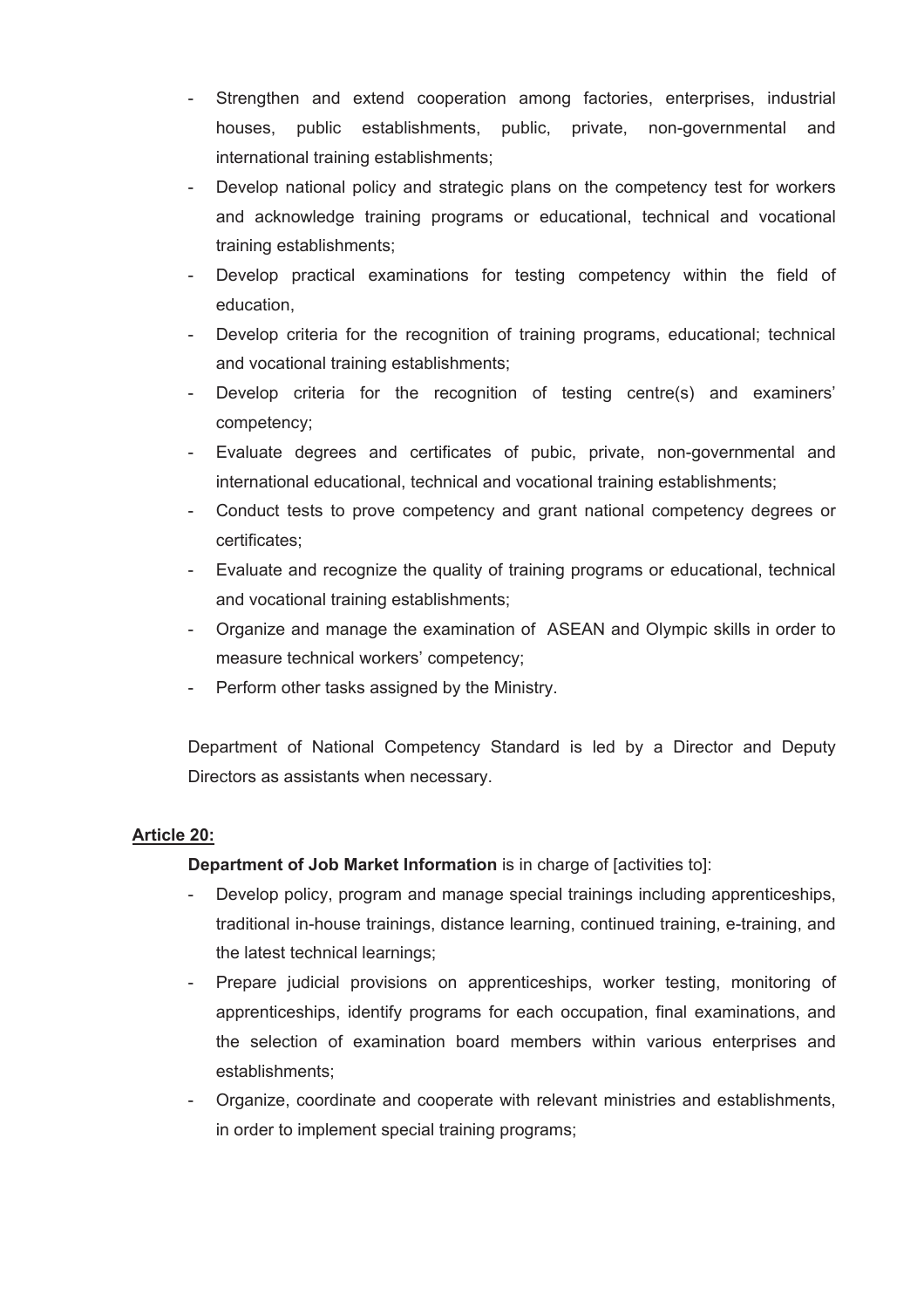- Design programs and manage special training program to ensure equal access to technical and vocational training to key target group include disabled people, most disadvantaged persons, women and minority people;
- Raise awareness of health and hygiene to communities;
- Research and observe prioritized employment at enterprises, establishments and in each area to compile as job market information;
- Collect data on the demands of the job market in order to balance between the provision of training and appropriate labour supply to meet the demand of both local and international job markets;
- Develop employment statistics in cooperation with relevant ministries, establishments and organizations under the Ministry;
- Organize information services on job market for enterprises, establishments, national and international investors, educational; technical and vocational training establishments, workers, citizens of both sexes who are interested in taking vocational skill training and seeking employment which is in demand in both the local and international job market;
- Perform other tasks assigned by the Ministry.

Department of Job Market Information is led by a Director and Deputy Directors as assistants when necessary.

# **Chapter VI General Inspectorate**

# **Article 21:**

**General Inspectorate** is in charge of [activities to]:

- Routinely conduct inspection within departments under the Ministry of Labour and Vocational Training;
- Review, coordinate and resolve any administrative disputes relevant to the authority and activities of the Ministry's officials and agents;
- Report to the Minister on the functioning of all departments along with recommendations to improve the functioning of those departments;
- Perform other tasks assigned by the Ministry.

General Inspectorate is led by an Inspector General and Deputy Inspector Generals as assistants when necessary.

# **Chapter VII Department of Internal Audit**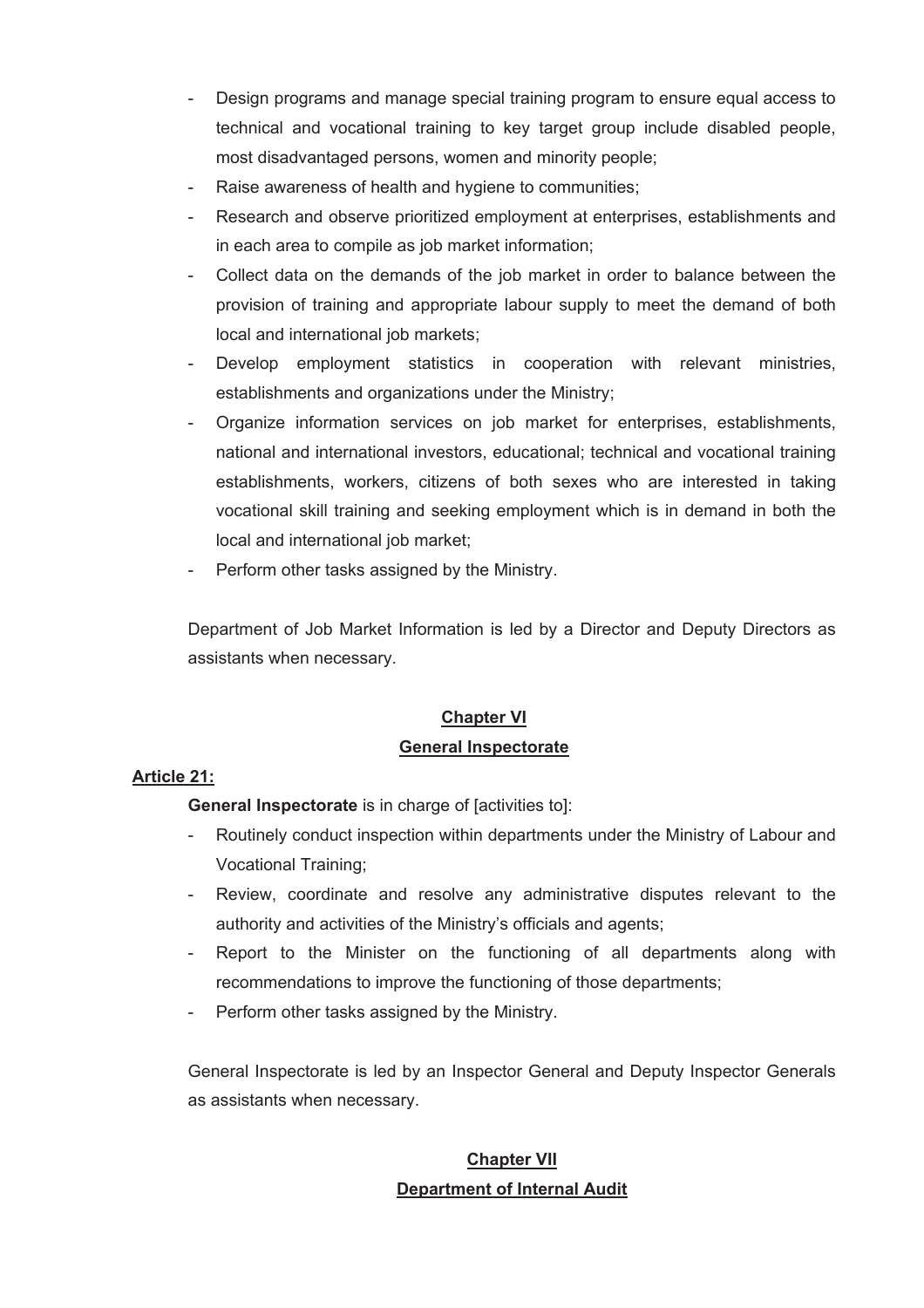#### **Article 22:**

Department of Internal Audit is in charge of carrying out the tasks in accordance with Sub-Decree 40 ANK/BK dated 15 February 2005 on the Organization and Functioning of Internal Auditing of public establishments, ministries and enterprises.

# **Chapter VIII Cabinet of the Minister**

## **Article 23:**

Cabinet of the Minister is in charge of any mission set forth as provisions of Sub-Decree 20 ANK/BK dated 30 April 1996 as referred in the above preamble on the Organization and Functioning of the Ministry and the State Secretariat.

# **Chapter IX**

## **Local Organizations**

#### **Article 24:**

In each Province/Municipality, there is a Provincial/Municipal Department of Labour and Vocational Training which is in charge of carrying out and coordinating the Ministry's activities.

In each District or Khan, there is an Office of Labour and Vocational Training in charge of carrying out and coordinating the Ministry's activities and through the provincial/municipal department's order.

#### **Chapter X**

#### **Public Administrative Establishments under guidance of the Ministry**

#### **Article 25:**

Public administrative establishments which are under the guidance of the Ministry of Labour and Vocational Training are defined by a separate Sub-Decree.

# **Chapter XI Financial Inspection Organization**

#### **Article 26:**

Financial Inspection Organization was established by the Ministry of Economy and Finance through the condition of the regulations set forth in Sub-Decree No. 81 dated 16 November 1995 on the Establishment of Financial Inspection Institution on the expenditure of all ministries.

# **Chapter XII**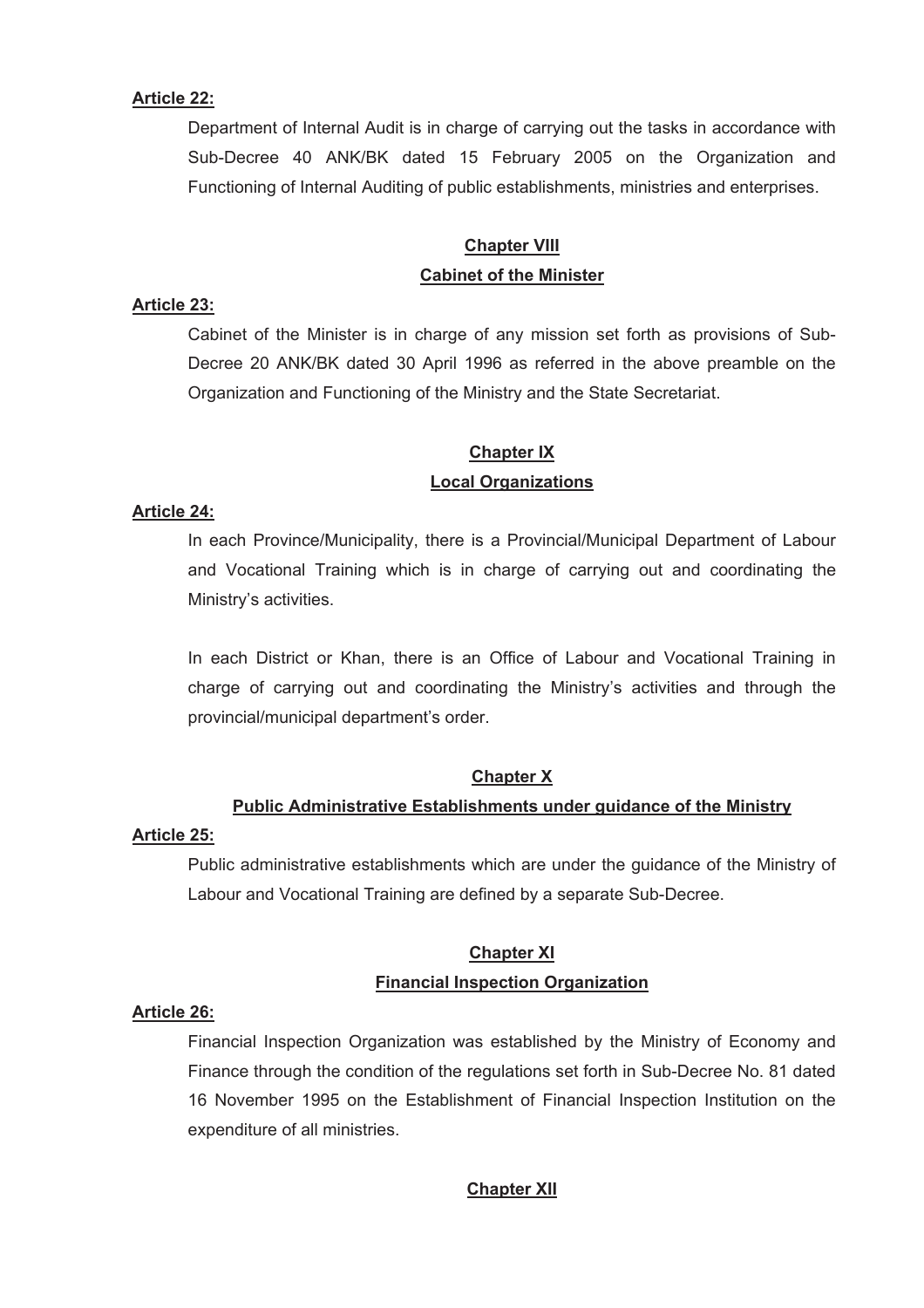## **Final Provisions**

## **Article 27:**

The Organization and Functioning of the Ministry starting from department and provincial/municipal, district level shall be defined by Prakas of the Minister of Labour and Vocational Training.

## **Article 28:**

Any duty which is relevant to the authority of other institutions, the Minister of Labour and Vocational Training and the Directors of those institutions shall cooperate in order to share the responsibility and implementation of those tasks through joint Prakas of the Minister of Labour and Vocational Training and the directors of those institutions.

## **Article 29:**

Any Sub-Decree and provision contradictary to this Sub-Decree shall be deemed null and void.

#### **Article 30:**

The Minister in charge of Council of Ministers, the Minister of Labour and Vocational Training, Ministers, State Secretaries of all relevant ministries and institutions are responsible for enforcing this Sub-Decree from the date of its signing.

Phnom Penh, 1 April 2000

## **PRIME MINISTER**

Signed and Sealed

#### **HUN SEN**

#### **Copies to:**

- Ministry of Royal Palace
- General Secretariat of the Constitutional Council
- General Secretariat of the Senate
- General Secretariat of the National Assembly
- Cabinet of Samdech Prime Minister<br>Cabinet of Deputy Prime Minister
- Cabinet of Deputy Prime Minister
- General Secretariat of the Royal Government
- As set forth in Article 30
- Records-Archives